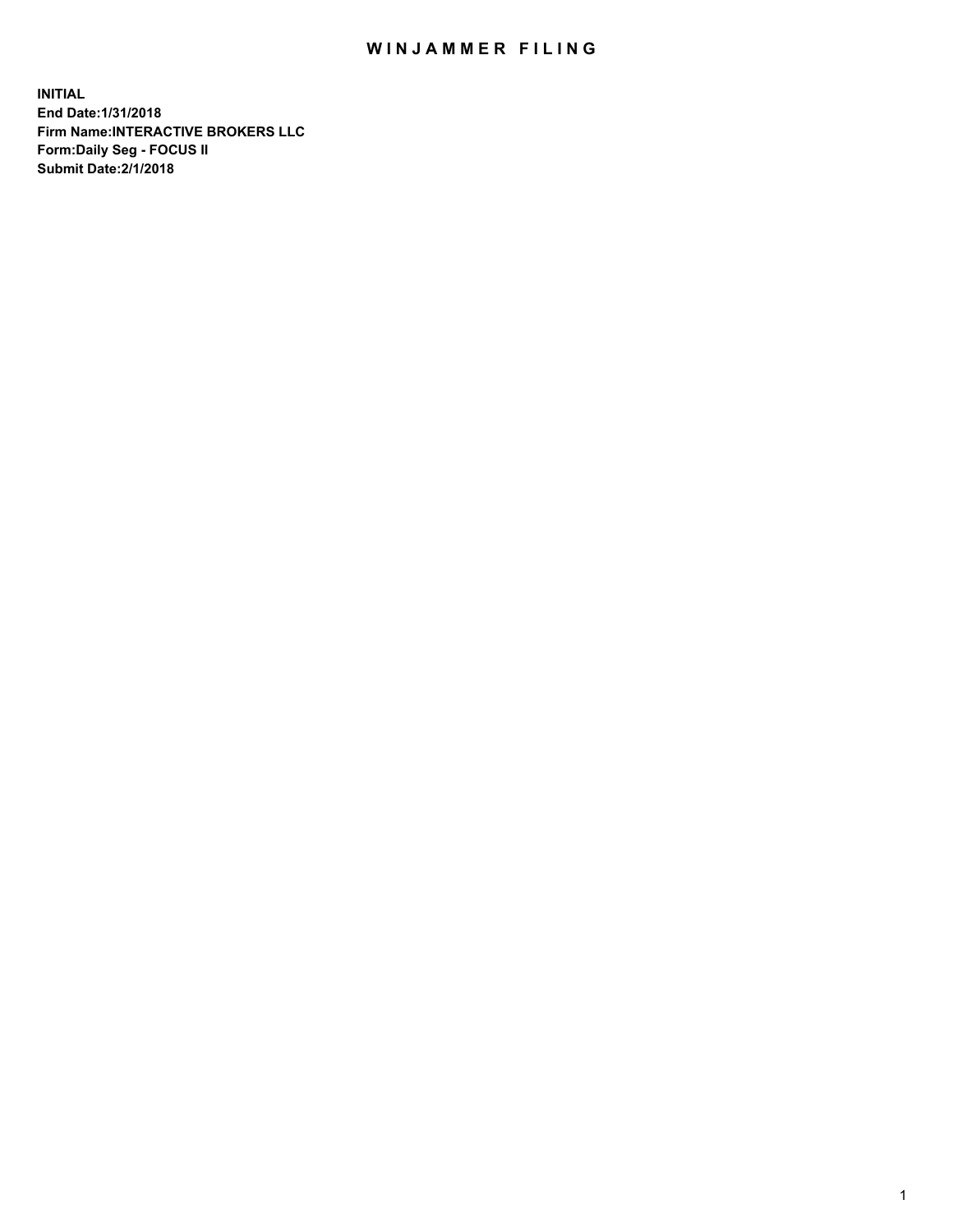## **INITIAL End Date:1/31/2018 Firm Name:INTERACTIVE BROKERS LLC Form:Daily Seg - FOCUS II Submit Date:2/1/2018 Daily Segregation - Cover Page**

| Name of Company<br><b>Contact Name</b><br><b>Contact Phone Number</b><br><b>Contact Email Address</b>                                                                                                                                                                                                                          | <b>INTERACTIVE BROKERS LLC</b><br><b>James Menicucci</b><br>203-618-8085<br>jmenicucci@interactivebrokers.c<br>om |
|--------------------------------------------------------------------------------------------------------------------------------------------------------------------------------------------------------------------------------------------------------------------------------------------------------------------------------|-------------------------------------------------------------------------------------------------------------------|
| FCM's Customer Segregated Funds Residual Interest Target (choose one):<br>a. Minimum dollar amount: ; or<br>b. Minimum percentage of customer segregated funds required:% ; or<br>c. Dollar amount range between: and; or<br>d. Percentage range of customer segregated funds required between:% and%.                         | $\overline{\mathbf{0}}$<br>0<br>155,000,000 245,000,000<br>0 <sub>0</sub>                                         |
| FCM's Customer Secured Amount Funds Residual Interest Target (choose one):<br>a. Minimum dollar amount: ; or<br>b. Minimum percentage of customer secured funds required:% ; or<br>c. Dollar amount range between: and; or<br>d. Percentage range of customer secured funds required between:% and%.                           | $\overline{\mathbf{0}}$<br>0<br>80,000,000 120,000,000<br>00                                                      |
| FCM's Cleared Swaps Customer Collateral Residual Interest Target (choose one):<br>a. Minimum dollar amount: ; or<br>b. Minimum percentage of cleared swaps customer collateral required:% ; or<br>c. Dollar amount range between: and; or<br>d. Percentage range of cleared swaps customer collateral required between:% and%. | $\overline{\mathbf{0}}$<br>$\overline{\mathbf{0}}$<br>0 <sub>0</sub><br>0 <sub>0</sub>                            |

Attach supporting documents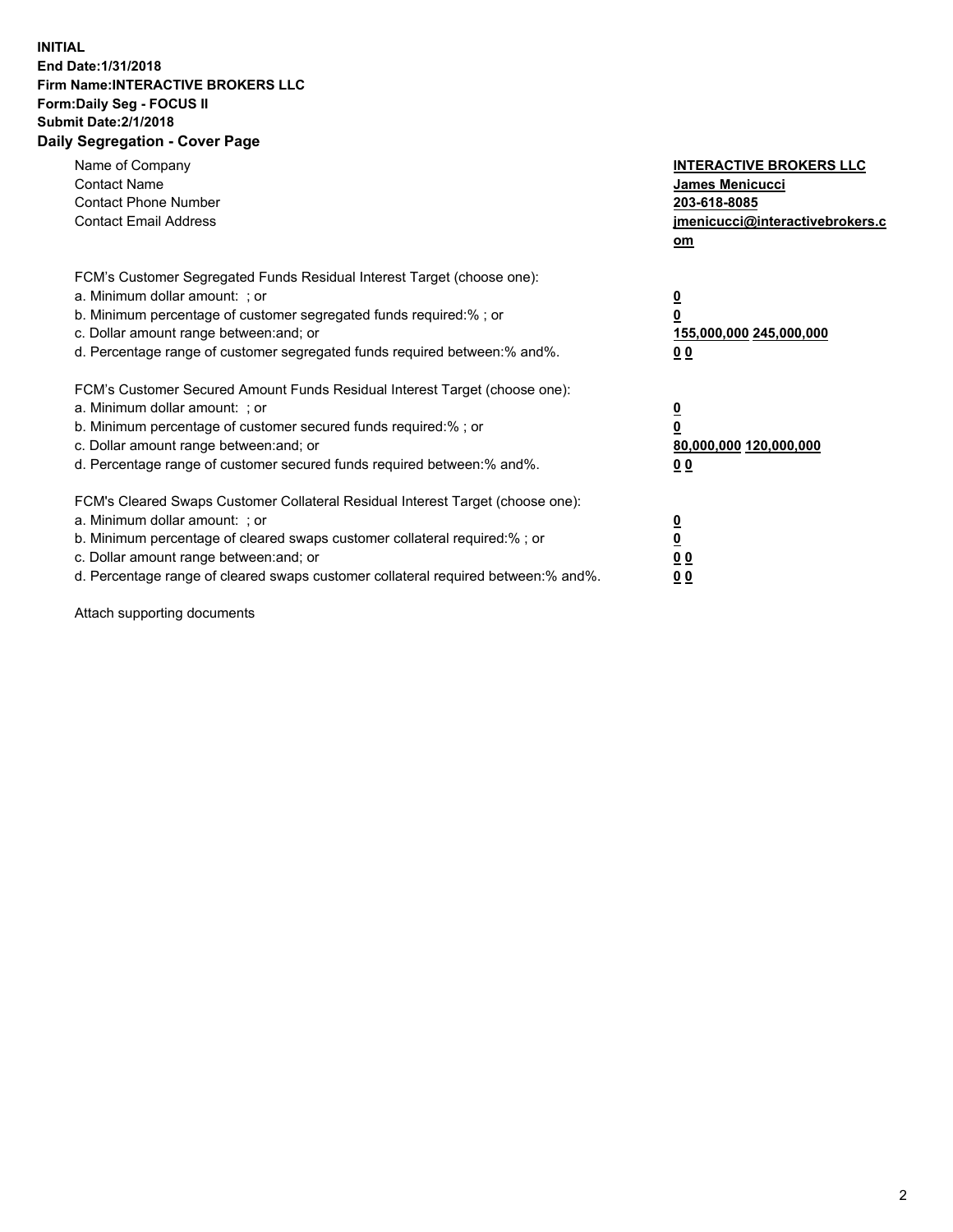## **INITIAL End Date:1/31/2018 Firm Name:INTERACTIVE BROKERS LLC Form:Daily Seg - FOCUS II Submit Date:2/1/2018 Daily Segregation - Secured Amounts**

|     | Daily Segregation - Secured Amounts                                                         |                                   |
|-----|---------------------------------------------------------------------------------------------|-----------------------------------|
|     | Foreign Futures and Foreign Options Secured Amounts                                         |                                   |
|     | Amount required to be set aside pursuant to law, rule or regulation of a foreign            | $0$ [7305]                        |
|     | government or a rule of a self-regulatory organization authorized thereunder                |                                   |
| 1.  | Net ledger balance - Foreign Futures and Foreign Option Trading - All Customers             |                                   |
|     | A. Cash                                                                                     | 538,019,844 [7315]                |
|     | B. Securities (at market)                                                                   | $0$ [7317]                        |
| 2.  | Net unrealized profit (loss) in open futures contracts traded on a foreign board of trade   | 31,183,624 [7325]                 |
| 3.  | Exchange traded options                                                                     |                                   |
|     | a. Market value of open option contracts purchased on a foreign board of trade              | 39,876 [7335]                     |
|     | b. Market value of open contracts granted (sold) on a foreign board of trade                | -59,946 [7337]                    |
| 4.  | Net equity (deficit) (add lines 1.2. and 3.)                                                | 569,183,398 [7345]                |
| 5.  | Account liquidating to a deficit and account with a debit balances - gross amount           | 3,985 [7351]                      |
|     | Less: amount offset by customer owned securities                                            | 0 [7352] 3,985 [7354]             |
| 6.  | Amount required to be set aside as the secured amount - Net Liquidating Equity              | 569, 187, 383 [7355]              |
|     | Method (add lines 4 and 5)                                                                  |                                   |
| 7.  | Greater of amount required to be set aside pursuant to foreign jurisdiction (above) or line | 569,187,383 [7360]                |
|     | 6.                                                                                          |                                   |
|     | FUNDS DEPOSITED IN SEPARATE REGULATION 30.7 ACCOUNTS                                        |                                   |
| 1.  | Cash in banks                                                                               |                                   |
|     | A. Banks located in the United States                                                       | 78,824,931 [7500]                 |
|     | B. Other banks qualified under Regulation 30.7                                              | 0 [7520] 78,824,931 [7530]        |
| 2.  | Securities                                                                                  |                                   |
|     | A. In safekeeping with banks located in the United States                                   | 424,606,725 [7540]                |
|     | B. In safekeeping with other banks qualified under Regulation 30.7                          | 0 [7560] 424,606,725 [7570]       |
| 3.  | Equities with registered futures commission merchants                                       |                                   |
|     | A. Cash                                                                                     | $0$ [7580]                        |
|     | <b>B.</b> Securities                                                                        | $0$ [7590]                        |
|     | C. Unrealized gain (loss) on open futures contracts                                         | $0$ [7600]                        |
|     | D. Value of long option contracts                                                           | $0$ [7610]                        |
|     | E. Value of short option contracts                                                          | 0 [7615] 0 [7620]                 |
| 4.  | Amounts held by clearing organizations of foreign boards of trade                           |                                   |
|     | A. Cash                                                                                     | $0$ [7640]                        |
|     | <b>B.</b> Securities                                                                        | $0$ [7650]                        |
|     | C. Amount due to (from) clearing organization - daily variation                             | $0$ [7660]                        |
|     | D. Value of long option contracts                                                           | $0$ [7670]                        |
|     |                                                                                             |                                   |
| 5.  | E. Value of short option contracts                                                          | 0 [7675] 0 [7680]                 |
|     | Amounts held by members of foreign boards of trade                                          |                                   |
|     | A. Cash                                                                                     | 188,694,156 [7700]                |
|     | <b>B.</b> Securities                                                                        | $0$ [7710]                        |
|     | C. Unrealized gain (loss) on open futures contracts                                         | -739,047 [7720]                   |
|     | D. Value of long option contracts                                                           | 39,876 [7730]                     |
|     | E. Value of short option contracts                                                          | -59,946 [7735] 187,935,039 [7740] |
| 6.  | Amounts with other depositories designated by a foreign board of trade                      | 0 [7760]                          |
| 7.  | Segregated funds on hand                                                                    | $0$ [7765]                        |
| 8.  | Total funds in separate section 30.7 accounts                                               | 691,366,695 [7770]                |
| 9.  | Excess (deficiency) Set Aside for Secured Amount (subtract line 7 Secured Statement         | 122,179,312 [7380]                |
|     | Page 1 from Line 8)                                                                         |                                   |
| 10. | Management Target Amount for Excess funds in separate section 30.7 accounts                 | 80,000,000 [7780]                 |
| 11. | Excess (deficiency) funds in separate 30.7 accounts over (under) Management Target          | 42,179,312 [7785]                 |
|     |                                                                                             |                                   |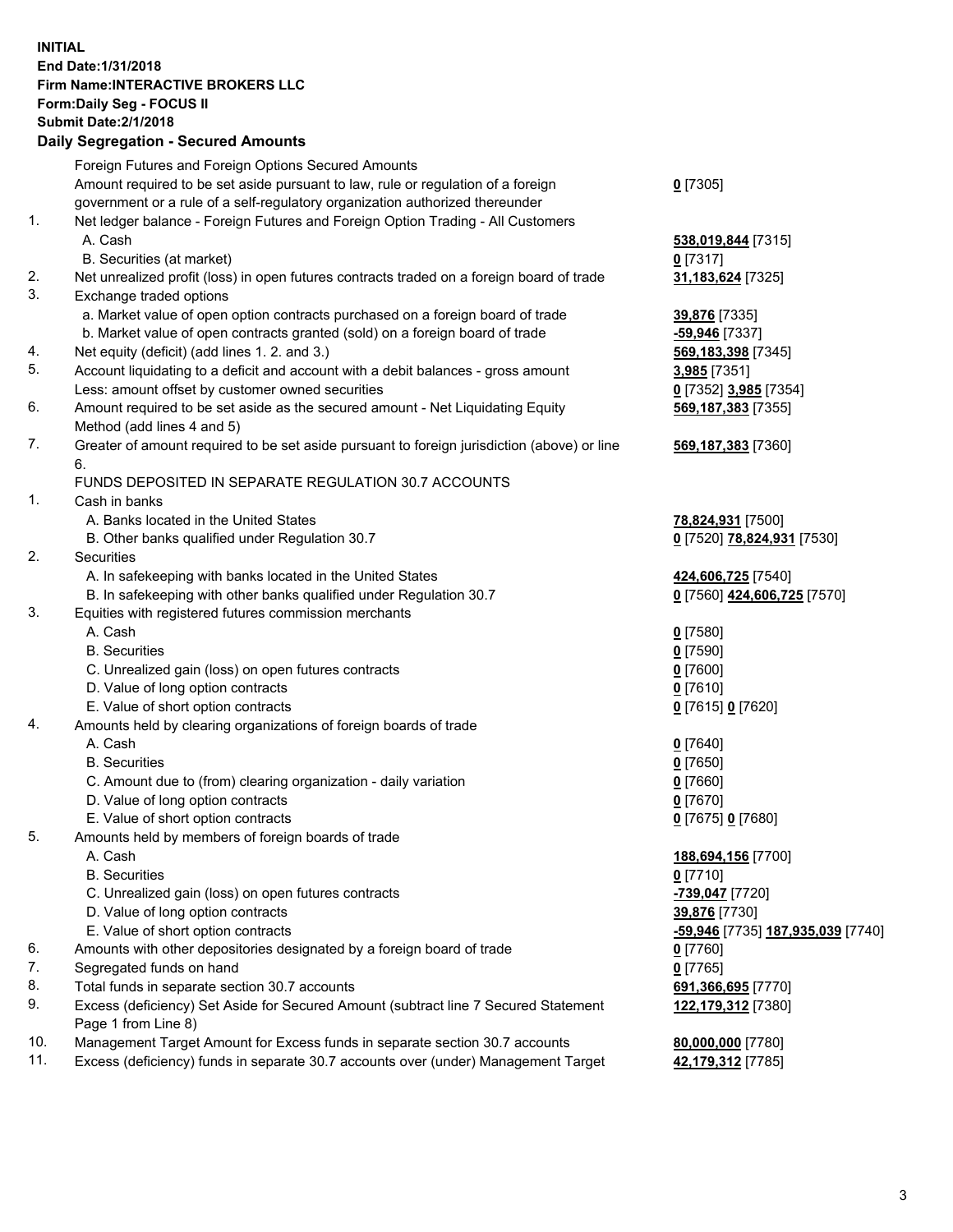**INITIAL End Date:1/31/2018 Firm Name:INTERACTIVE BROKERS LLC Form:Daily Seg - FOCUS II Submit Date:2/1/2018 Daily Segregation - Segregation Statement** SEGREGATION REQUIREMENTS(Section 4d(2) of the CEAct) 1. Net ledger balance A. Cash **4,612,694,386** [7010] B. Securities (at market) **0** [7020] 2. Net unrealized profit (loss) in open futures contracts traded on a contract market **-72,658,427** [7030] 3. Exchange traded options A. Add market value of open option contracts purchased on a contract market **281,507,553** [7032] B. Deduct market value of open option contracts granted (sold) on a contract market **-302,901,322** [7033] 4. Net equity (deficit) (add lines 1, 2 and 3) **4,518,642,190** [7040] 5. Accounts liquidating to a deficit and accounts with debit balances - gross amount **275,676** [7045] Less: amount offset by customer securities **0** [7047] **275,676** [7050] 6. Amount required to be segregated (add lines 4 and 5) **4,518,917,866** [7060] FUNDS IN SEGREGATED ACCOUNTS 7. Deposited in segregated funds bank accounts A. Cash **850,351,682** [7070] B. Securities representing investments of customers' funds (at market) **2,645,273,145** [7080] C. Securities held for particular customers or option customers in lieu of cash (at market) **0** [7090] 8. Margins on deposit with derivatives clearing organizations of contract markets A. Cash **20,591,391** [7100] B. Securities representing investments of customers' funds (at market) **1,233,067,171** [7110] C. Securities held for particular customers or option customers in lieu of cash (at market) **0** [7120] 9. Net settlement from (to) derivatives clearing organizations of contract markets **5,906,787** [7130] 10. Exchange traded options A. Value of open long option contracts **281,233,971** [7132] B. Value of open short option contracts **-302,810,313** [7133] 11. Net equities with other FCMs A. Net liquidating equity **0** [7140] B. Securities representing investments of customers' funds (at market) **0** [7160] C. Securities held for particular customers or option customers in lieu of cash (at market) **0** [7170] 12. Segregated funds on hand **0** [7150] 13. Total amount in segregation (add lines 7 through 12) **4,733,613,834** [7180] 14. Excess (deficiency) funds in segregation (subtract line 6 from line 13) **214,695,968** [7190] 15. Management Target Amount for Excess funds in segregation **155,000,000** [7194]

16. Excess (deficiency) funds in segregation over (under) Management Target Amount Excess

**59,695,968** [7198]